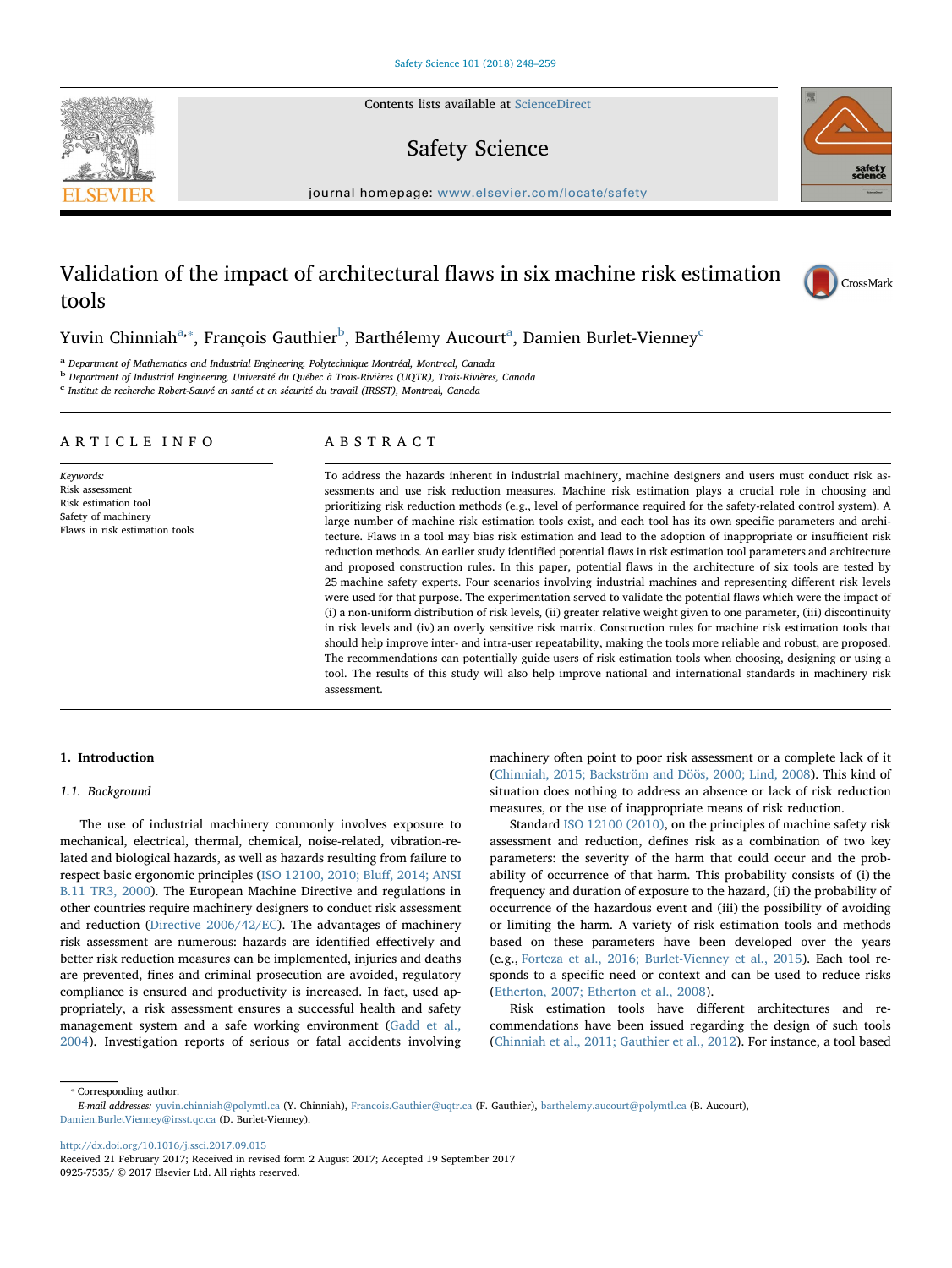#### Y. Chinniah et al. *Safety Science 101 (2018) 248–259*

Fig. 1. Risk matrix from ANSI B11.TR3 (2000).

| <b>Severity</b><br>of harm<br><b>Probability</b><br>of occurrence<br>of harm | Catastrophic | <b>Serious</b> | Moderate   | Minor      |
|------------------------------------------------------------------------------|--------------|----------------|------------|------------|
| Very likely                                                                  | High         | High           | High       | Medium     |
| Likely                                                                       | High         | High           | Medium     | Low        |
| Unlikely                                                                     | Medium       | Medium         | Low        | Negligible |
| Remote                                                                       | Low          | Low            | Negligible | Negligible |



Fig. 2. Risk graph from ISO 14121.TR2 (2007).

on a logical model has been developed for managing accident risks related to the moving parts of machines (Aneziris et al., 2013). Tools often take the form of matrices or graphs and can be used to determine a risk level from risk estimation parameters (e.g., severity of harm, duration of exposure). Two tools derived from machine safety standards are presented in Fig. 1 (risk matrix) and Fig. 2 (risk graph) (ANSI B.11 TR3, 2000; ISO 14121.TR2, 2007). For the risk matrix, two parameters are used: the severity of the harm and the probability of occurrence of that harm. The two parameters have four levels each. The tool's architecture results in 16 possible combinations and four risk levels (high, medium, low, negligible).

The risk graph has four parameters, as defined in standard ISO 12100 (2010). The severity of the harm (SI and S2), exposure (F1 and F2) and the probability of avoiding harm (A1 and A2) each have two levels. The probability of the hazardous event occurring has three levels (O1, O2 and O3). The tool's architecture leads to six risk levels or indices, with 1 being the lowest and 6 the highest.

The risk graph presented in Fig. 2 is based on a decision tree where each node represents a risk parameter (severity, exposure, probability of occurrence of a hazardous event and possibility of avoidance) and where each branch from a node represents a class of the parameter (e.g., S1 or S2). The path on the risk graph is followed from the starting point. At each joint the path continues on the appropriate branch in accordance with the selected class. The final branch points at the risk level associated with the combination of classes that have been chosen. The end result is an estimation of risk qualified with a number 1 to 6. For instance, a combination of S1, F1 or F2, O1 or O2 and A1 or A2 gives 1. A combination of S2, F1, O3 and A1 gives 3.

The risk graph presented in Fig. 3 is different since it has three levels for severity of harm (S1, S2 and S3) as well as 14 levels for risk (1 to 14). For instance, a combination of S1, F1 or F2, O3 and A2 gives 6. A combination of S2, F2, O2 and A1 gives 7. A combination of S3, F2, O1 and A2 gives 10.

#### 1.2. Literature review and research objective

Applying risk estimation tools to machine safety requires interpreting information that is often qualitative, generally using an ordinal scale, as described by Stevens (1946). The tools' ease of use and the speed at which they provide results contribute to their popularity (Hubbard and Evans, 2010). They offer a simple, effective approach, along with a clear framework for the systematic examination of hazardous situations (Ni et al., 2010). They are perceived as being easy to develop, explain and use (Thomas et al., 2014). Duijm (2015) notes that risk matrices are simple tools for classifying and prioritizing undesirable events.

As Ale et al. (2015) point out, however, a problem does arise with such matrices when a quantitative result is sought, but the input data are qualitative. Other shortcomings are related to the fact that the matrices do not help with identifying risks, nor with ensuring the certainty of results. Indeed, many risk estimation tools lack precision or detail (Chinniah et al., 2011). For instance, a qualitative verbal scale of the type Highly unlikely, Unlikely and Likely is used in some tools to determine the probability of occurrence of harm. As no further precision is provided, it is hard for the user to determine the exact scope of each term. This type of construction can create biases in the estimating process and significantly influence the final result (Duijm, 2015; Carey and Burgman, 2008; Christensen et al., 2003; Cox, 2008; Patt and Schrag, 2003). Problems inherent in qualitative ordinal scales are described in the literature (Franceschini et al., 2004; Hubbard and Evans, 2010; Smith et al., 2009; Woodruff, 2005; Duijm, 2015).

Thus, different risk estimation tools can arrive at different determinations of levels of risk for a given situation (Charpentier, 2003; Parry, 1999). Excessive dispersion in the risk estimation results may lead to inappropriate risk reduction measures being implemented, such as when determining the performance level required (PLr) of a safetyrelated control system (Hietikko et al., 2011). In standard ISO 13849 on the design of safety-related control systems, the PLr is estimated by a